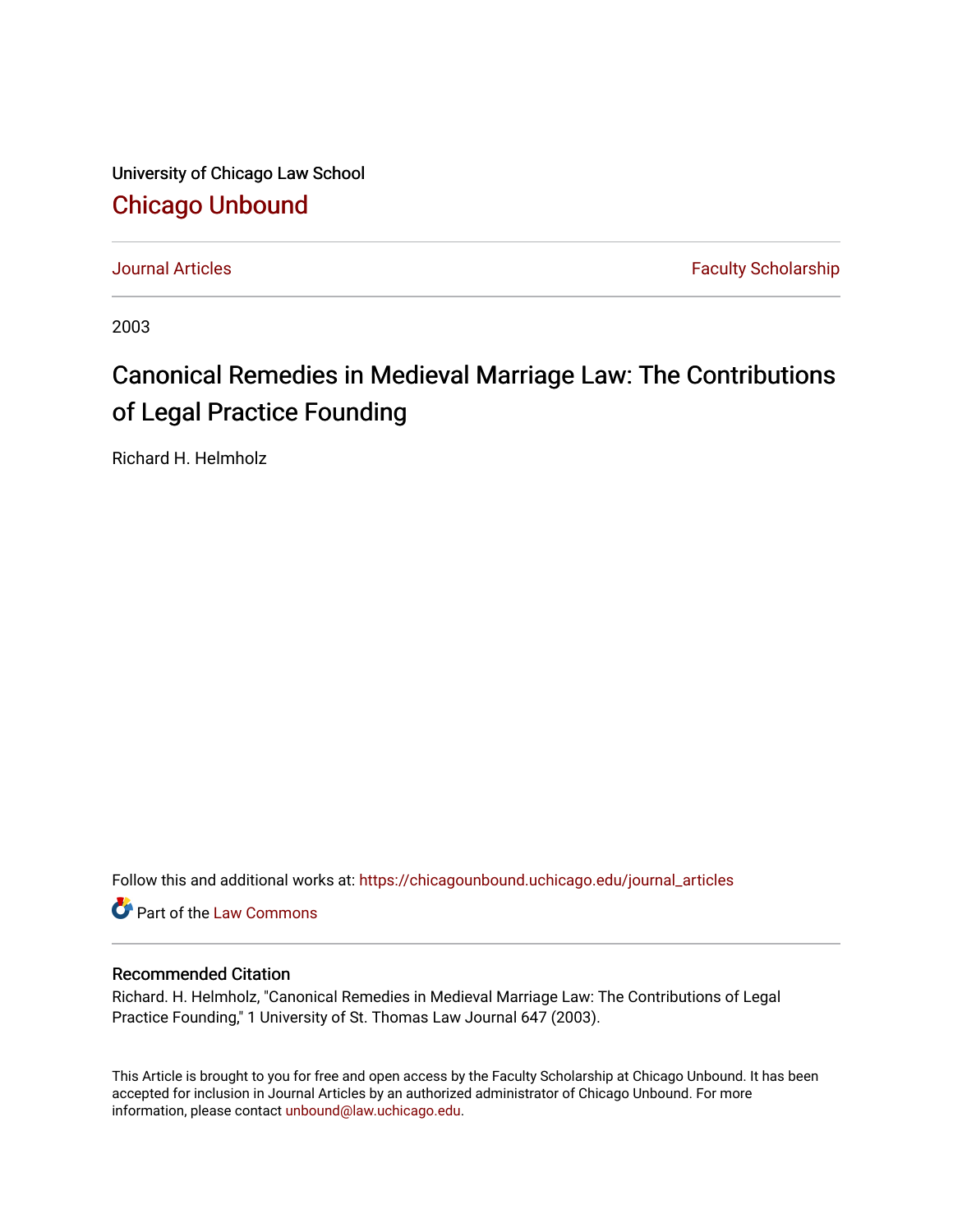## **ARTICLE**

# **CANONICAL REMEDIES IN MEDIEVAL MARRIAGE LAW: THE CONTRIBUTIONS OF LEGAL PRACTICE**

#### R. H. HELMHOLZ\*

#### I. INTRODUCTION

Thirty-five years and more ago, I was a graduate student studying medieval history at the University of California, Berkeley. I noticed that a seminar in the history of the canon law of marriage was being offered in the law school by a visiting professor, John T. Noonan, Jr. Even then, he was something of a celebrity among academics, and enrolling in the seminar seemed like a good idea for a student slightly at loose ends. So I did. It was. The seminar turned out to be a life-changing experience. Its effects are with me to this day, as I hope this short article will demonstrate.

All of us students had to write papers for the seminar, as a matter of course. My memory of the experience is admittedly not crystal clear, but my firm recollection is that the instructor picked all the topics. We students were no doubt too ignorant to think of any ourselves. One of those he picked had to do with the sanctions and remedies available in the law of marriage. He did not assign this topic to me. It went to one of the other students instead, who (as I remember) did not find much to say about it. But I have never forgotten the topic. It has stayed with me as a subject of interest and a possibility for research in working with the records of the English ecclesiastical courts, in which it turns out, I have made something of a specialty in my later academic work. So, when I received an invitation to contribute to a symposium in honor of John Noonan, I thought of it as a natural topic.

It is an interesting one. A natural assumption, fostered by examining the texts of Gratian's *Decretum* and the Gregorian Decretals, which contained the fundamental law of the medieval church, is that the ecclesiastical

<sup>\*</sup> R. H. Helmholz is Ruth Wyatt Rosenson Distinguished Service Professor of Law at the University of Chicago. His most recent book is Volume One of the *Oxford History of the Laws of* England: The Canon Law and Ecclesiastical Jurisdiction from 597 to the 1640s (Oxford U. Press 2004).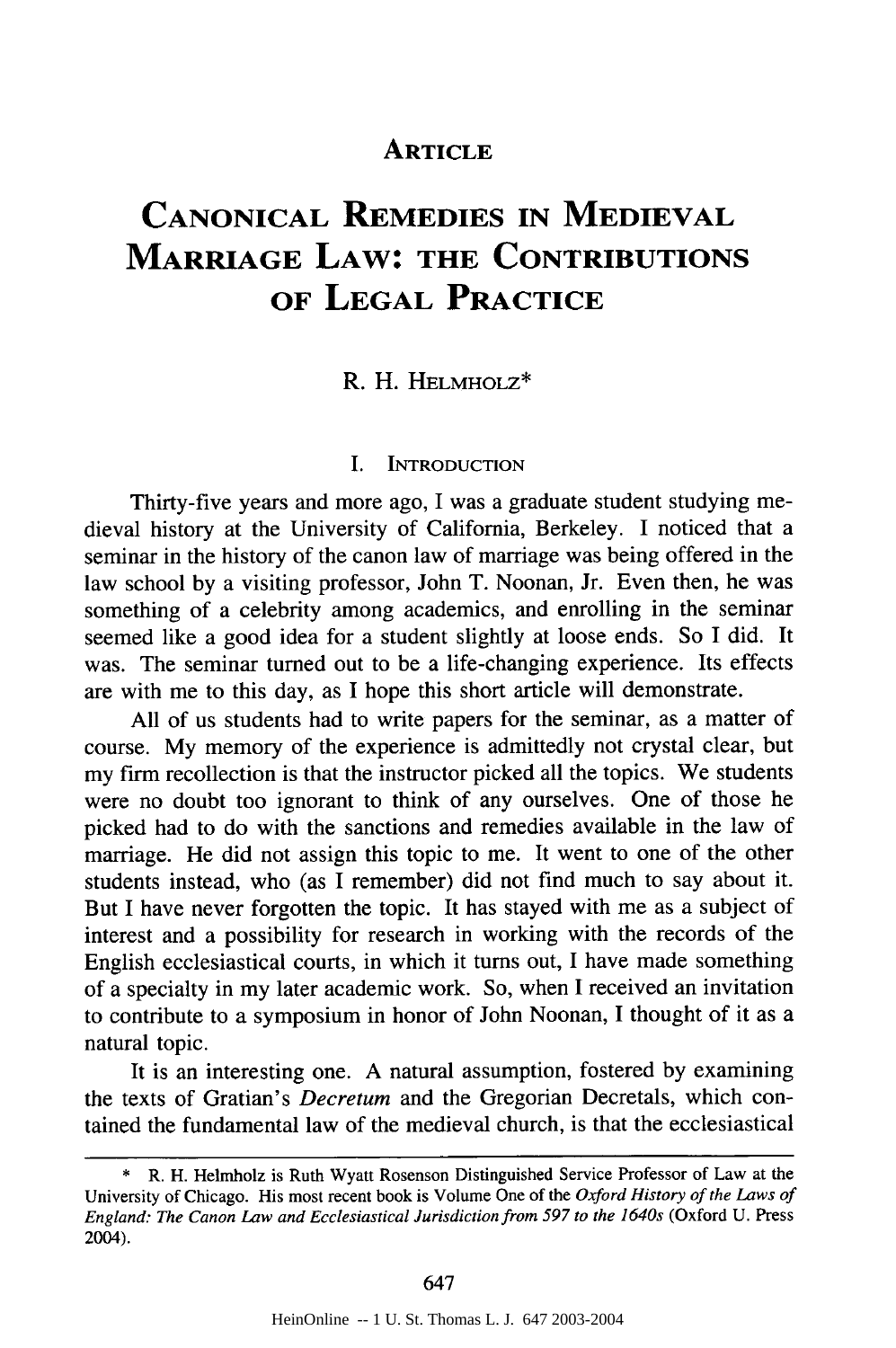courts could issue sentences affirming or invalidating contracts of marriage, and back them up **by** sentences of excommunication if the parties refused to conform their conduct with those sentences. Where lay men and women openly committed offences against the church's marital standards—adultery would be the typical example—the courts might order them to do public penance before being readmitted to the company of Christians.' That was about the end of it. The range of sanctions and remedies was restricted **by** the limited nature of the medieval church's coercive jurisdiction.2

This depiction is consistent with the evidence in the archives in one sense. The primary matrimonial jurisdiction of the courts of the medieval church in England dealt with the validation and enforcement of private contracts of marriage. No more than the exchange of words of present consent, whether or not entered into in church, was all that was required to constitute an indissoluble marriage under the law of the church, and many private contracts were in fact brought before the courts of the church for purposes of enforcement.3 Likewise, the primary disciplinary task of the ecclesiastical courts was to discipline men and women who violated standards connected with this matrimonial regime, chiefly in their sexual conduct, **by** means of public penance, which usually consisted of a public humiliation before the congregation in one's parish church.

Although this depiction captures the heart of ecclesiastical jurisdiction over marriage, it is also oversimplified. Viewed from the perspective of the English medieval court records, it underestimates the scope of remedies available in practice. In fact, the courts' responses to violations of the me-

3. The scholarly literature on this subject is recent, extensive, and informative. *See e.g.* Eric Carlson, *Marriage and the English Reformation* (Blackwell Publishers 1994); David Cressy, *Birth, Marriage, and Death: Ritual, Religion, and the Life-Cycle in Tudor and Stuart England* 233-376 (Oxford U. Press 1997); P. J. P. Goldberg, *Women, Work, and Life Cycle in a Medieval Economy* 203-66 (Clarendon Press 1992); R. H. Helmholz, *Marriage Litigation in Medieval England* (Cambridge U. Press 1974); Ralph Houlbrooke, *Church Courts and the People during the English Reformation 1520-1570,* 55-88 (Oxford U. Press 1979); Martin Ingram, *Church Courts, Sex and Marriage in England, 1570-1640* (Cambridge U. Press 1987); Diana O'Hara, *Courtship and Constraint: Rethinking the Making of Marriage in Tudor England* (Manchester U. Press 2000); Frederik Pedersen, *Marriage Disputes in Medieval England* (The Hambledon Press 2000); Michael M. Sheehan, CSB, *Marriage, Family, and Law in Medieval Europe: Collected Studies* (James K. Farge ed., U. of Toronto Press 1996). For the broader history of the subject, *see generally* Christopher N.L. Brooke, *The Medieval Idea of Marriage* (Oxford U. Press 1989); James A. Brundage, *Law, Sex, and Christian Society in Medieval Europe* (The U. of Chi. Press 1987); John Witte, Jr., *From Sacrament to Contract: Marriage, Religion, and Law in the Western Tradition* (Westminster John Knox Press 1997).

648

*<sup>1.</sup> See generally* Mary C. Mansfield, *The Humiliation of Sinners: Public Penance in Thirteenth-Century France* (Cornell U. Press 1995).

<sup>2.</sup> Regular ecclesiastical courts were established in England during the thirteenth century; each bishop had a court, staffed by a small group of professional lawyers called proctors and advocates and presided over by a university-trained judge called the *officialis.* These courts met roughly every three weeks and exercised exclusive jurisdiction over most aspects of the law of marriage and divorce, applying the canon law. In England, the church retained that jurisdiction into the nineteenth century. For an introduction to the subject, see Anne Tarver, *Church Court Records: An Introduction for Family and Local Historians* (Phillimore & Co. Ltd. 1995).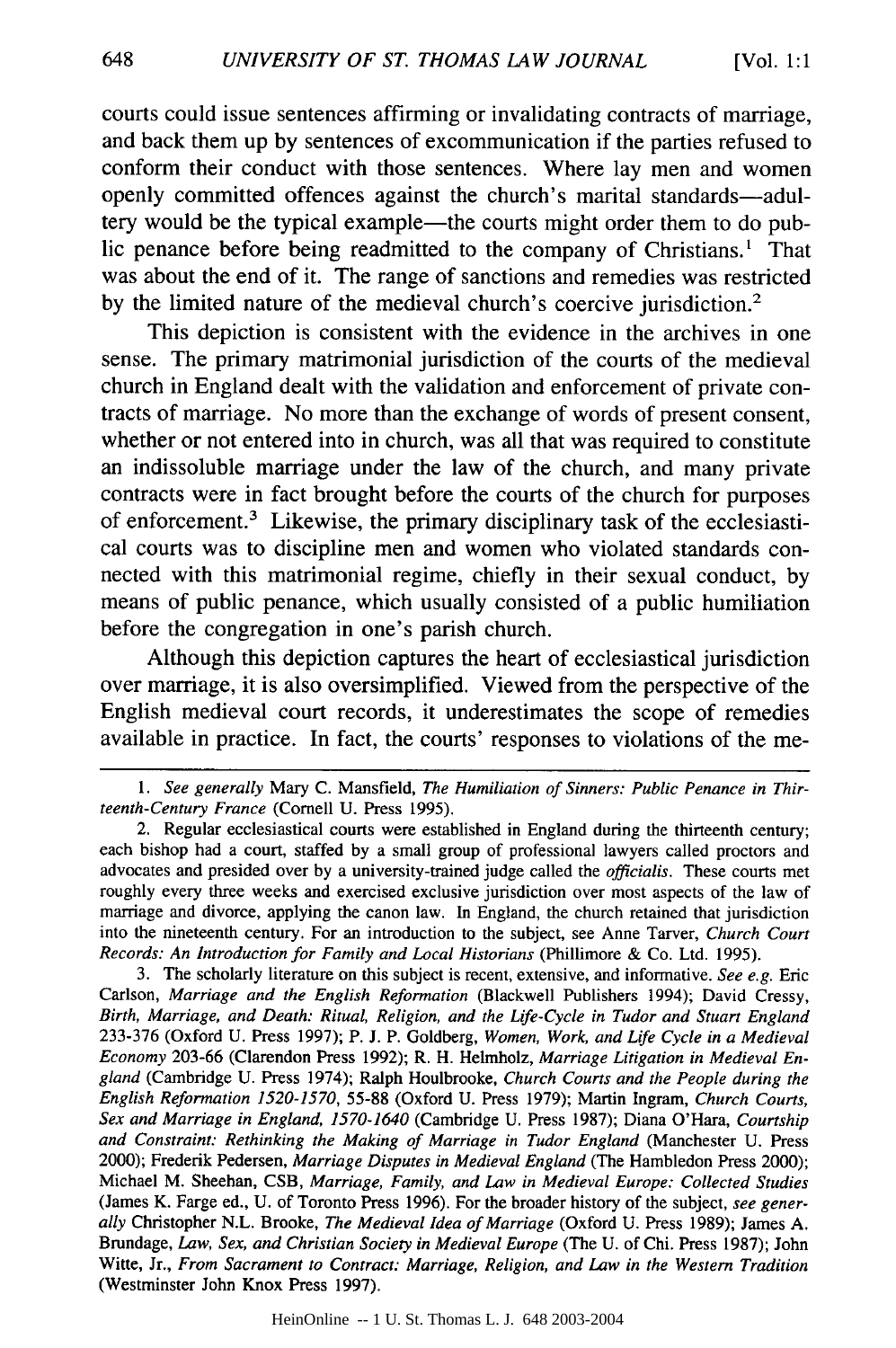dieval church's family law were more varied and subtle than the normal depiction allows. Indeed it is correct to speak of a degree of flexibility, even inventiveness on the part of the men who administered the law of the church in the spiritual courts. Not all of their inventiveness appeals to modem tastes. A little of it seems quite repressive. Their judgments were not always ours. And, in any event, the differences should not prevent modem observers from taking fuller account of the character of the canon law as it was actually applied in practice.

#### II. THE EVIDENCE

The courts of the medieval church were not limited to issuing sentences for and against the validity of particular marriage contracts. They made regular use of ancillary remedies to reinforce their jurisdiction over these contracts. Mandates issued to the parties not to contract any other marriage pending litigation over the validity of a claimed matrimonial contract, provide one example. For instance, when Margery Grunditch was sued in the court of the archdeacon of Chester in 1530 to establish a marriage contract, the court scribe noted an initial order: "And the judge then warned [her] not to contract marriage with any other man *pendent lite* and not to leave the archidiaconal jurisdiction out of fear or for any other cause." 4 Authorized, or at least mentioned, in a short title in the *Decretales Gregorii IX* (X 4.16.1-3), these admonitions were meant to avoid practical obstacles to enforcement of the church's law.<sup>5</sup> The obstacles were of a quite immediate and practical kind. Who will continue a suit to enforce a marriage contract knowing that the potential defendant is already fully united with another partner, in fact living with that partner? Some plaintiffs will, no doubt, but not all. This remedy provided an immediate and practical incentive designed to secure obedience to the church's law. It penalized parties who sought to make a "short cut" around the jurisdiction of the courts.

A more extreme form of procedure with basically the same goal, one used with regularity though not great frequency in English practice, was the sequestration of parties to matrimonial litigation. It was virtually always limited to the women involved. When, for example, Anthony Mennell sued Anne Malevery before the Court of the Dean and Chapter of York Minster in 1520, alleging a matrimonial contract between them, he also asked that she be "kept under strict sequestration." He gave as his reasons that "the parents of the women have made threats against her to prevent her from telling the truth," and also that a certain John Brown "had access to the

<sup>4.</sup> Cheshire Record Office, Chester, Act book EDC, 1/4, f.29 (1530).

*<sup>5.</sup>* See e.g. Ludley c. Smithe (Gloucester 1561), Gloucestershire Record Office, Act book GDR 17, p. 221 ("[Cui] dominus inhibuit quod non contrahat matrimonium cum aliquo alio viro pendent lite et si de facto contraxerit quod illud solempnizari non procuret etc.").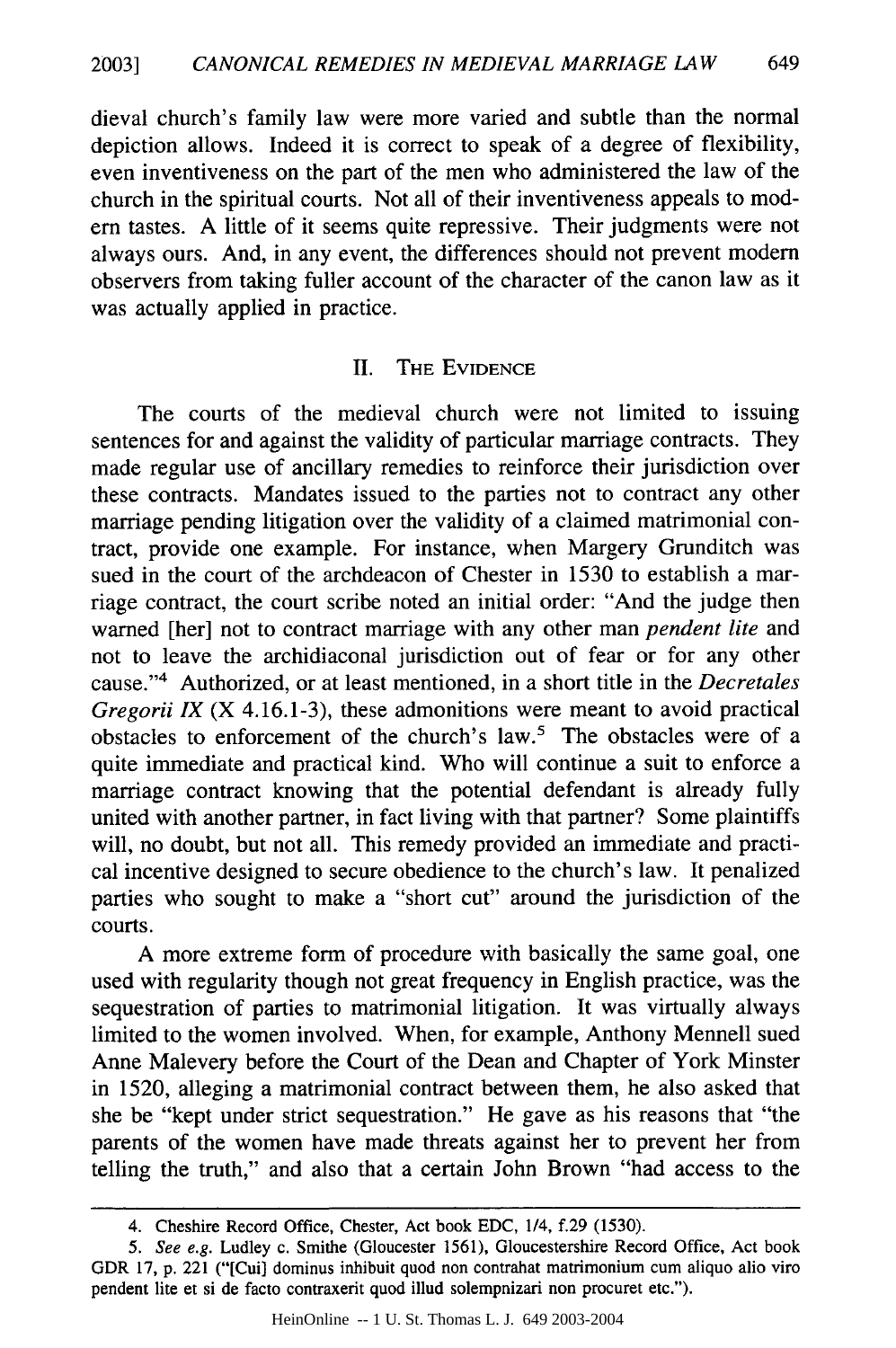woman in the interim."6 Ordinarily sequestration was a remedy applied to the income from vacant churches or the assets of decedents' estates. The assets belonging were put into the hands of a fiduciary to be administered pending resolution of a dispute over claims to the church or probate of the will. Sequestration was a way of making certain that one party to litigation did not gain an unfair advantage over the other by taking the assets before his rights had been established. The same underlying reason-it appearswas thought to apply in disputes between two claimants for a woman's hand in marriage.<sup>7</sup> Better to sequester the woman than to allow one of them to gain unfair, or at least premature, access to her.<sup>8</sup> At least so it seemed to the lawyers who made use of the practice.<sup>9</sup>

Still another procedure created to secure enforcement of the court's decrees was the penal bond with conditional defeasance. Taken from practice in the English common law, the terms of penal bonds were in effect a confession of judgment; they provided that the party would pay a considerable amount of money to the ecclesiastical official on a date certain. However, the bonds were defeasible, so that no money would be owed if the parties had obeyed the orders of a court by that date.<sup>10</sup> Since the bonds were required of the parties during their first appearance before the court, and since execution was automatic unless the parties proved the compliance that would call for defeasance, use of the bonds provided a strong and immediate incentive for fulfilling the church's matrimonial law.<sup>11</sup> The canons of 1604 went so far as to require that all parties seeking a judicial separation from bed and board enter into a penal bond not to remarry as a condition to receiving the separation.<sup>12</sup> This usage can probably not be called creative in anything but a lawyer's sense of that word. It was simply borrowed from secular law. However, its use does show the variety of procedural remedies adopted by the ecclesiastical courts in matrimonial causes.

The same variety was true of the orders issued by the English ecclesiastical courts after sentence. The courts were not limited to simple declara-

HeinOnline -- 1 U. St. Thomas L. J. 650 2003-2004

<sup>6.</sup> Borthwick Institute, York, Act book D/C.AB.2, f.242 (1520).

<sup>7.</sup> In Mennell c. Maleverey (York 1520), Borthwick Institute, York, Act book D/C.AB.2, f. 242 (Sequestration was sought "pro eo quod parentes mulieris intulerunt minas ei quominus dicta Anna possit dicere veritatem.").

*<sup>8.</sup>* See Memo from a seventeenth century English ecclesiastical lawyer's notebook, MS. **D/** ED/O 42, pp. 118-20, (c. 1600) (reading located at the Berkshire Record Office) (citing Andreas Gail, *Practicarum Observationum Libri Duo,* Lib. 1, Obs. 112, no. 15 (1587)). My edition, published in Turin in 1595, fully supports that position.

*<sup>9.</sup> See* Trinity College, Dublin, MS. 598, f. 29 (c. 1600) (supplying an additional motive, "conservatio virginitatis").

<sup>10.</sup> *See* e.g. A. W. B. Simpson, *The Penal Bond with Conditional Defeasance,* 82 Law Q. Rev. 392 (1966).

<sup>11.</sup> The practice was also mentioned in a contemporary proctor's notebook, MS. EDR *F/I/* 45, p. 186 (manuscript located at the Cambridge University Library, Ely Diocesan Records).

<sup>12.</sup> *See* canon 107, in *The Anglican Canons 1529-1947,* 406-07 (Gerald Bray ed., Boydell Press 1998).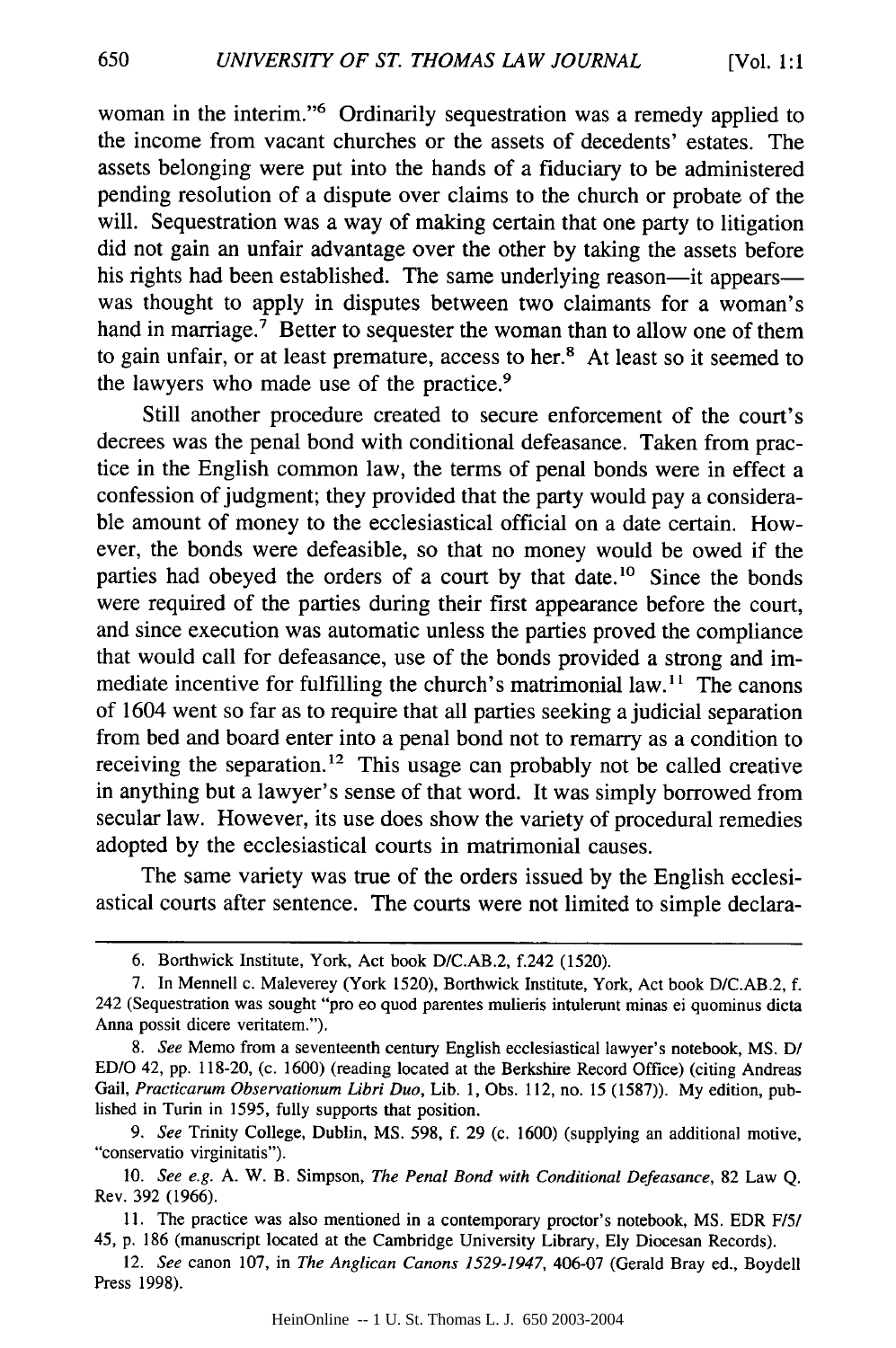tions of the validity (or invalidity) of matrimonial contracts. Of course, such declarations about validity were made; indeed they lay at the heart of the church's jurisdiction over matrimonial causes. However, the orders based upon them were often particularized according to individual circumstance. For example, a mandate issued to the claimant who had failed to prove the existence of a marriage sometimes expressly imposed silence upon that party. In 1306 a woman named Joan Hastings sued Nicholas Oriel before the court of the archbishop of Canterbury, alleging that he had entered into a matrimonial contract with her. Her suit failed for want of proof, and after so declaring by sentence, the judge "imposed perpetual silence about the contract raised before us by the aforesaid Joan."<sup>13</sup> The losing party was specifically directed not to make any further noise about the marriage. It was an obvious attempt to still public clamor and to permit the winning parties to live in peace.

When, however, a marriage had been affirmatively established as a result of the trial, the courts made particularized orders in the other direction-requiring the parties to fulfill the duties that went with marriage. Mandates directing defendants to adhere to the other and also to treat the other with marital affection in bed and table were thus issued to those whose marriage had been established. Thus, Richard Sheriff and his wife Joan were summoned to appear before the court of the bishop of Lincoln in 1516 and charged with living apart. When he could provide no valid reason for deserting her, he was ordered "henceforth to receive Joan as his wife and to treat her with marital favor in the best fashion he can and to provide her with conjugal obsequies."<sup>14</sup> Similarly, when Agnes Curteys was found guilty of unlawfully leaving her husband Hugh, she was ordered, "from henceforth not to fly from the same husband, but rather to obey her husband as is proper."<sup>15</sup> The ecclesiastical courts were by no means hesitant about ordering parties to pay "the marital debt."<sup>16</sup> Specific performance of matrimonial contracts, as we might say, was not thought incompatible with the law of the church or contrary to the dignity of individual choice.

The range of orders used by the courts was, if anything, even wider in prosecutions brought against those who had offended against the church's rules about sexual misconduct. Conviction of fornication or adultery typically entailed not just public penance, but also taking an oath that from thenceforth the couple (if that is the right description) would meet only in public places and at appropriate times of the day. When Robert Basage and Emma Thorif were found guilty in the court of the Dean and Chapter of Lincoln in 1338 of repeated acts of adultery, besides an assignment of pub-

<sup>13.</sup> Lambeth Palace Library, London, MS. 244, fols. 44v, 49v (1306).

<sup>14.</sup> Lincolnshire Archives Office, Lincoln, Act book Cj/2, f. 13 (1516).

<sup>15.</sup> *Id.* at Act book Cj/2, f. 75v (1519).

<sup>16.</sup> *See* Elizabeth M. Makowski, *The Conjugal Debt and Medieval Canon Law,* 3 **J.** Medieval History 99 (1977).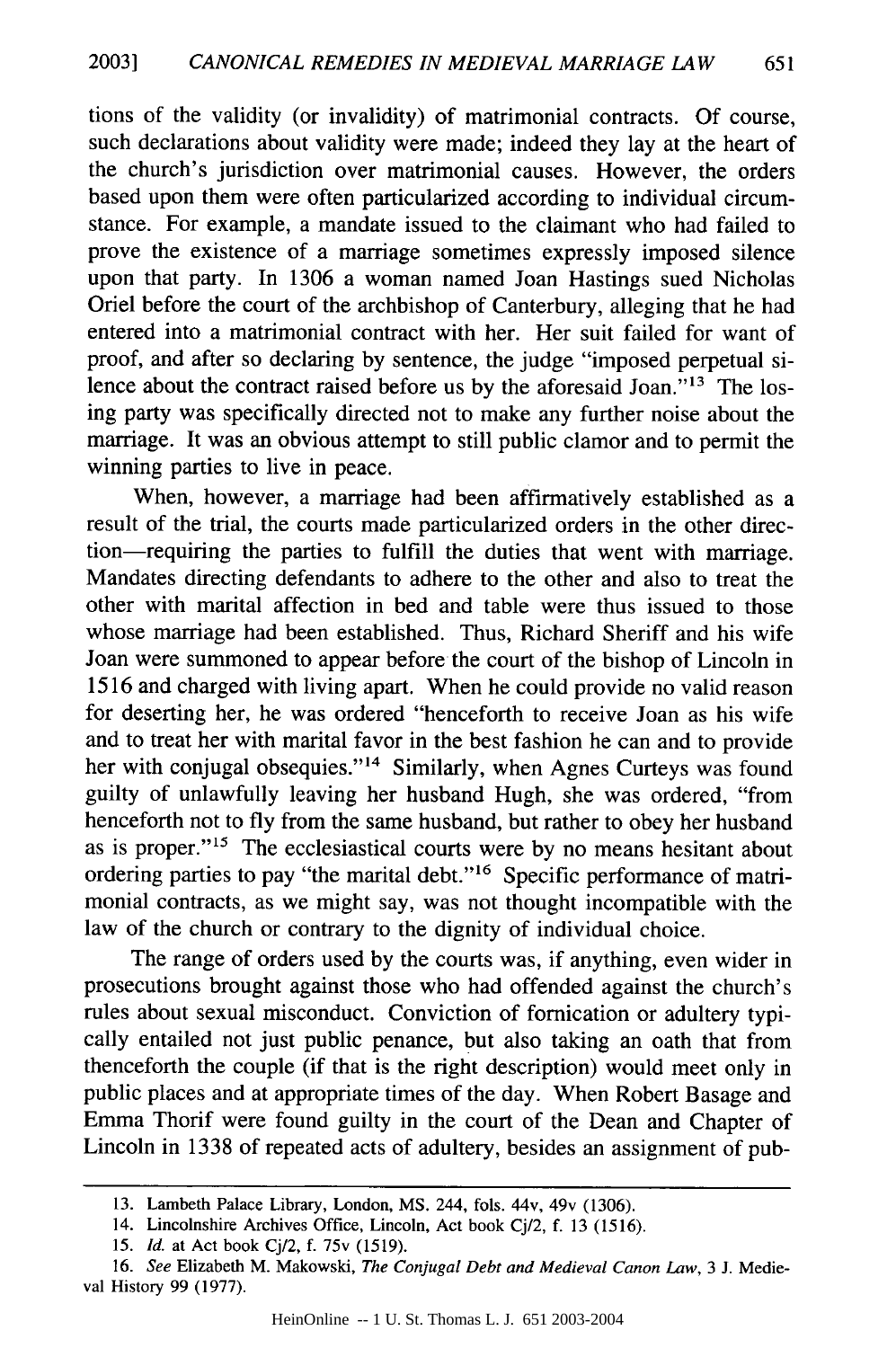lic penance, they were ordered specifically not to meet with the other in any suspect place under penalty of major excommunication.<sup>17</sup> In some extreme cases the judges issued orders of limited banishment-that is the offending party was required to leave the parish.<sup>18</sup> Such orders were sometimes made against women who cohabited with the parochial clergy,<sup>19</sup> a sanction that punishes the wrong person according to modem lights, but one that was properly meant to end a scandal of clerical concubinage according to the *communis opinio* of the time.

One sanction the English courts did *not* use should also be mentioned, particularly since it was employed so frequently in some places on the Continent. That is the imposition of monetary fines on convicted offenders, sometimes in the form of providing enough money to constitute a dowry for the dishonored woman. Although an occasional exaction of monetary penalties exists in the surviving records,<sup>20</sup> they were in fact very rare. Public penance was the rule. Whether under pressure from the royal courts or because it was more seemly, the English courts did not turn their jurisdiction over sexual offenses into a directly profitable enterprise. If a defendant wished to compound for his offense by making a money payment and so avoid a humiliating public penance before his neighbors in his parish church, the initiative had to come from the defendant himself.

Moving now from procedure to the substantive remedies made available in the English ecclesiastical courts, one can also speak of a degree of adaptability over the centuries that is not evident in the canonical texts themselves. Here I can speak only briefly about them. One, invented probably in the thirteenth century, was the use of conditional marriage contracts-the objects being to promote marriage and to discourage fornication.<sup>21</sup> Abjuration *sub pena nubendi*, as the practice was called, required couples convicted of repeated fornication to enter into a marriage contract by words of present consent, but conditioned upon recurrence of future sexual relations between them. In 1374, for example, a couple that

HeinOnline -- 1 U. St. Thomas L. J. 652 2003-2004

<sup>17.</sup> *See Lower Ecclesiastical Jurisdiction in Late-Medieval England* 67 (L. R. Poos ed., Oxford U. Press 2001).

<sup>18.</sup> *E.g.* Ex officio c. Wilson (York 1519), Borthwick Institute, York, Act book D/C.AB.2, f. 222 ("[M]onita fuit sub pena excommunicationis quod exeat a civitate et de cetero non maneat infra civitatem.").

<sup>19.</sup> *See also* the egregious example where a priest's concubine was ordered to leave the diocese permanently, and the priest was suspended from his office for six months. Ex officio c. Wilkins (Canterbury 1498), in *The Register of John Morton: Archbishop of Canterbury* vol. II, 146 (Christopher Harper-Bill ed., The Canterbury & York Socy., The Boydell Press 1991).

<sup>20.</sup> Ex officio c. Burgeys (Canterbury 1304), Lambeth Palace Library, MS. 244, f. 60 ("et sub pena x librarum in subsidium terre sancte solvendarum."). *See generally* Brundage, *supra n.* 3, at 459-63.

<sup>21.</sup> The practice was first authorized by a series of diocesan statutes, the earliest surviving of which comes from the 1220s. *See 1 Councils & Synods with other Documents Relating to the English Church,* 134 (Winchester I, c. 54, 1224), 385 (Salisbury II, c. 53, 1238 x 1244), 631 (London I, c. 3, 1245 x 1259, but ascribing origin to the time of Roger Niger, bishop 1229-41) (F. M. Powicke & C. R. Cheney eds., 1964).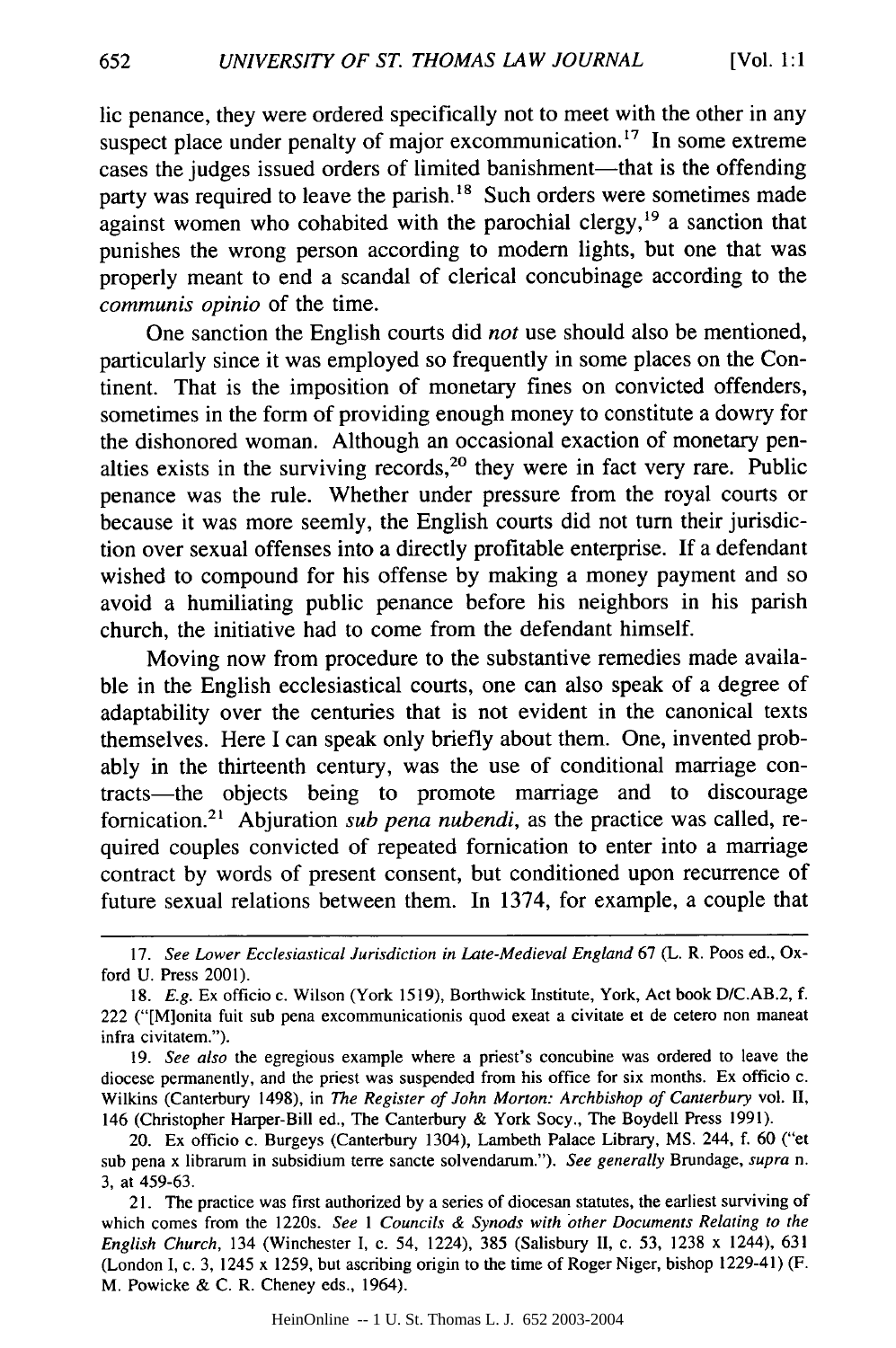had "been often fined by the official of the archdeacon of Ely" for fornication, were required to enter into one of these conditional contracts, no doubt because they were repeat offenders.<sup>22</sup> Thus, if they "lapsed" again, they were automatically married under the canon law. The condition would have been fulfilled. This coercive practice was given up gradually over the course of the later Middle Ages; it came to be considered a contrary to the liberty that ought to inhere in marriage, and from our perspective, it was certainly that. I mention it only as an example of the kind of freedom the church's legal system allowed to local initiative. So far as I have been able to discover, it was not part of the formal canon law.23

A second example-and a more attractive one, even though its modern successor has come under a cloud during recent years—was the invention of alimony in matrimonial litigation. The early canon law, following the Roman law, had treated alimony as a provisional monetary award made in favor of women during a matrimonial cause—in other words it lasted only until the outcome of the litigation had been determined. This harmed the woman who was divorced, either from bed and board in what we would call a judicial separation or more permanently after a suit in which a diriment impediment to an existing union had been established. She had to fall back upon her family for support. Beginning in the sixteenth century, the English ecclesiastical courts, beginning with the courts of High Commission, expanded this provisional kind of award. The awards became the means of supporting women who had once had husbands but no longer did-thus they could be permanent awards in appropriate cases. For example, in 1554 Elizabeth and John Fylde were granted a divorce *a mensa* et *thoro* by the diocesan court at Gloucester, the grounds being that he had sought to poison her. The judge added an order, "that the same John pay 8 d. weekly to the aforesaid Elizabeth for food and clothing during their joint natural lives."<sup>24</sup> So far as the sources give a reason for this expansion, it depended on an assessment by the ecclesiastical lawyers of the likely relative needs of the parties.<sup>25</sup> The development was controversial at the time. It led to complaints in Parliament that the availability of alimony was encouraging wives to be "disobedient and contemptuous" towards their husbands,<sup>26</sup> but the granting of alimony in matrimonial cases became standard practice in the courts and was at length absorbed by the common law courts themselves.

HeinOnline -- 1 U. St. Thomas L. J. 653 2003-2004

<sup>22.</sup> Cambridge University Library, Cambridge, EDR Act book D/2/1, f. 12 (1374).

<sup>23.</sup> *See generally* R. H. Helmholz, *Abjuration sub pena nubendi in the Church Courts of Medieval England,* 32 The Jurist 80 (1972).

<sup>24.</sup> Gloucestershire Record Office, Gloucester, Act book GDR 7B, p. 396 (1554).

<sup>25.</sup> Prior practice was said to offer "slender relief for distressed wives." See the exposition in a tract entitled "The Cheife Branches of the Commission," Borthwick Institute, MS. HC.Misc.9.

<sup>26.</sup> *Proceedings in Parliament 1610* vol. 2, 265 (Elizabeth Read Foster ed., Yale U. Press 1966); Sir Edward Powell's Case (CP 1641), March 80 (p1 119); *see also Lady Alimony, or the Alimony Lady* (London 1659), Act 2, sc. 2.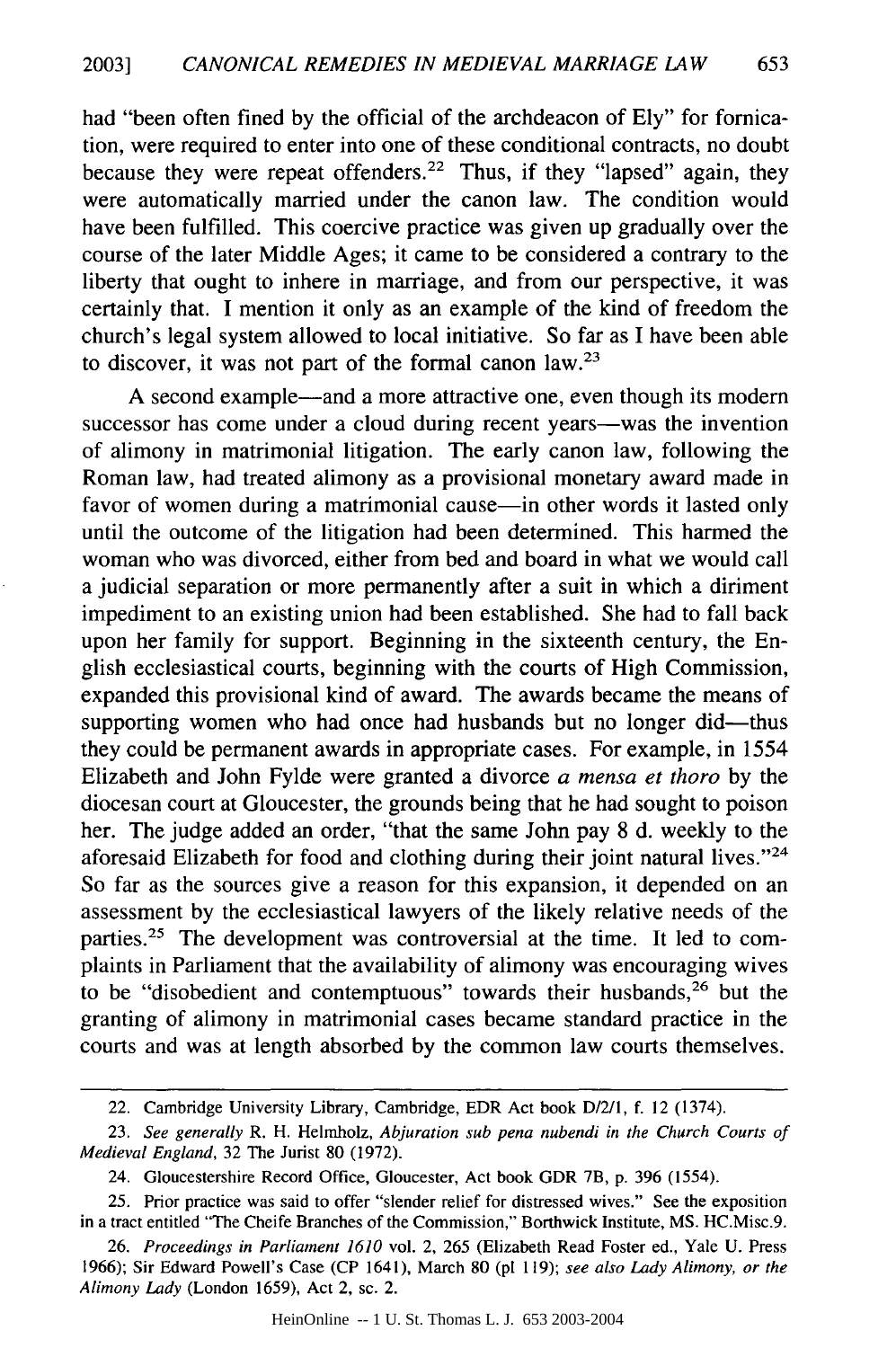A third example of inventiveness in remedies being made available is the creation of a remedy for what was called "jactitation of marriage." The term "jactitation" means false boasting about something the speaker knows to be false, and actions brought against those who had made such "boasts" by claiming to have married someone else began to be entertained by the English ecclesiastical courts from at least the late fifteenth century forwards.<sup>27</sup> A successful private suit established the plaintiff's right to marry someone else. An unsuccessful suit established either that no boast had been made or that plaintiff and defendant had entered into a valid marriage. For instance, in 1502 a woman named Margery Heyner was cited to appear in one of the courts of the bishop of London. The charge was "that she is boasting that she had contracted marriage with Thomas Risley, to the prejudice of a marriage between him and another, although she did not so contract." In answer, Margery alleged that she had in fact contracted with Thomas, but the judge held that the "words did not suffice to impede [Risley's] contract."<sup>28</sup> The roots of this form of action clearly belong in the *ius commune.* The most common reference point was a text in the Roman law *Codex* which made it unlawful to denigrate the status of a free man by calling him unfree.<sup>29</sup> It declared that unless a speaker who claimed that a person was of servile condition could prove it, perpetual silence was to be enjoined on him. This was regarded as a legitimate exception to the rule that no person could be forced to bring a lawsuit; the plaintiff was simply requiring the "boaster" to substantiate his boast.<sup>30</sup> The action was not necessarily linked to marriage—indeed it lay closer to the law of defamation. Nonetheless, the jurists perceived in the Code's text a principal that all false assertions diminishing the status of another should be stilled. To claim that a marriage existed, when in truth it did not, diminished the status of the other person by making it harder for that person to contract another marriage. Hence a remedy should be made available to the person injured. So it seemed, at any rate, to some ecclesiastical lawyers, and by the middle years of the sixteenth century, jactitation of marriage was assuming a regular form it would retain until the twentieth century.<sup>31</sup>

29. COD. 7.14.5.

HeinOnline -- 1 U. St. Thomas L. J. 654 2003-2004

<sup>27.</sup> It was found earlier in at least one part of the Continent. *See* Christian Schwab, *Das Augsburger Offizialatsregister (1348-1352):* Ein Dokument geistlicher Diozesangerichtsbarkeit; Edition und Untersuchung 112 (Böhlau Verlag GmbH & Cie 2001).

<sup>28.</sup> Guildhall Library, London, MS. 9064/10, f. 5 (1502).

**<sup>30.</sup>** This is the substance of the treatment in Nicholaus Boerius, *Decisiones,* at Dec. 255, nos. 7-12; Matthaeus de Afflictis, *Decisiones Neapolitanes,* at Dec. 268, nos. 2-4 (1604); Sebastianus Vantius, *De nullitatibus processuum, tit.* Ex *defectu processus,* no. 65 (1567).

<sup>31.</sup> According to the *London Times,* the last action for jactitation occurred in 1968; it was removed from the English statute books shortly thereafter. Frances Gibb, *Rose Petals in the Turnups Decide Fate of a Marriage,* The London Times (Feb. 5, 1991) (available at LEXIS, Nexis Library, Trimes file).